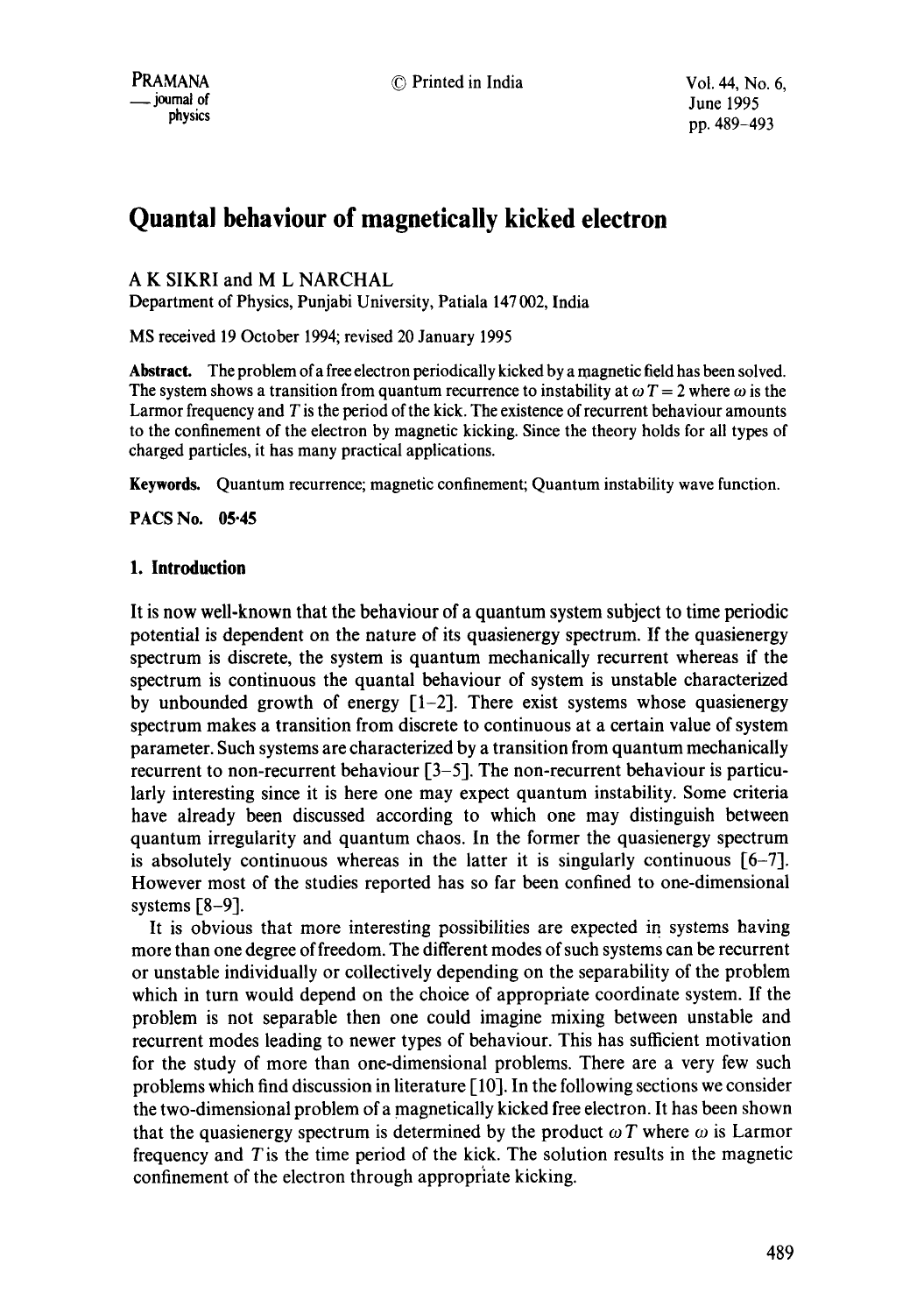# **2. Wave function of electron after N kicks**

Consider an electron of charge e and mass m subject to steady magnetic field H. It is described by the Hamiltonian

$$
\hat{H} = \frac{p_x^2 + p_y^2}{2m} + \left[ \frac{e^2 A^2}{2mc^2} - \frac{e}{2mc} (\mathbf{A} \cdot \mathbf{p} + \mathbf{p} \cdot \mathbf{A}) \right]
$$
(1)

where **p** is the linear momentum of free electron, A is the vector potential corresponding to magnetic field H.

The first term represents the free particle Hamiltonian whereas the second term is the contribution of the magnetic field. We consider an electron in which the second term appears in the form of  $\delta$  function kicks so that

$$
\hat{H} = \frac{p_x^2 + p_y^2}{2m} + \left[ \frac{e^2 A^2}{2mc^2} - \frac{e}{2mc} (\mathbf{A} \cdot \mathbf{p} + \mathbf{p} \cdot \mathbf{A}) \right] \sum_n \delta(t - nT) \tag{2}
$$

where  $T$  is the time period of the kick. Assuming that the magnetic field is in  $z$  direction, (2) can be written in Coulomb gauge as

$$
\hat{H} = \frac{p_x^2 + p_y^2}{2m} + \left[ \frac{1}{2} m \omega^2 (x^2 + y^2) - \omega L_z \right] \sum_n \delta(t - nT) \tag{3}
$$

where  $\omega = eH/2mc$  is the Larmor frequency of electron and  $L_z$  is the z component of orbital angular momentum.

The time evolution of the system is governed by one step Floquet operator

$$
U = \exp\left[-\frac{i(p_x^2 + p_y^2)T}{2m\hbar}\right] \exp -\frac{iT}{\hbar} \left[\frac{1}{2}m\omega^2(x^2 + y^2) - \omega L_z\right].
$$
 (4)

Using the technique developed by Blumel *et al* [3], it can be shown that

$$
U = \exp - \left(\frac{iG_x T}{\hbar}\right) \exp - \left(\frac{iG_y T}{\hbar}\right) \exp \left(\frac{i\omega L_z T}{\hbar}\right) \tag{5}
$$

where

$$
G_x = \lambda \left[ \frac{p_x^2}{2m} + \frac{1}{2} m \omega^2 x^2 + \omega^2 T (x p_x + p_x x) \right]
$$
 (6)

$$
\lambda = \sin^{-1}(r\omega T)/r\omega T \tag{7}
$$

$$
r^2 = 1 - \omega^2 T^2 / 4. \tag{8}
$$

The wave function  $|\psi_N\rangle$  of the system after N kicks is given by

$$
|\psi_N\rangle = U^N |\psi_0\rangle \tag{9}
$$

where  $|\psi_0\rangle$  is the wave function of the electron at time  $t = 0$ . Since  $G_x, G_y$  and  $L_z$  are commuting operators, we may write (9) as

$$
|\psi_N\rangle = \exp\left(\frac{iN\omega T L_z}{\hbar}\right) \exp\left(-\frac{iNG_x T}{\hbar}\right) \exp\left(-\frac{iNG_y T}{\hbar}\right) |\psi_0\rangle. \tag{10}
$$

**490 Pramana - J. Phys., Vol. 44, No. 6, June 1995**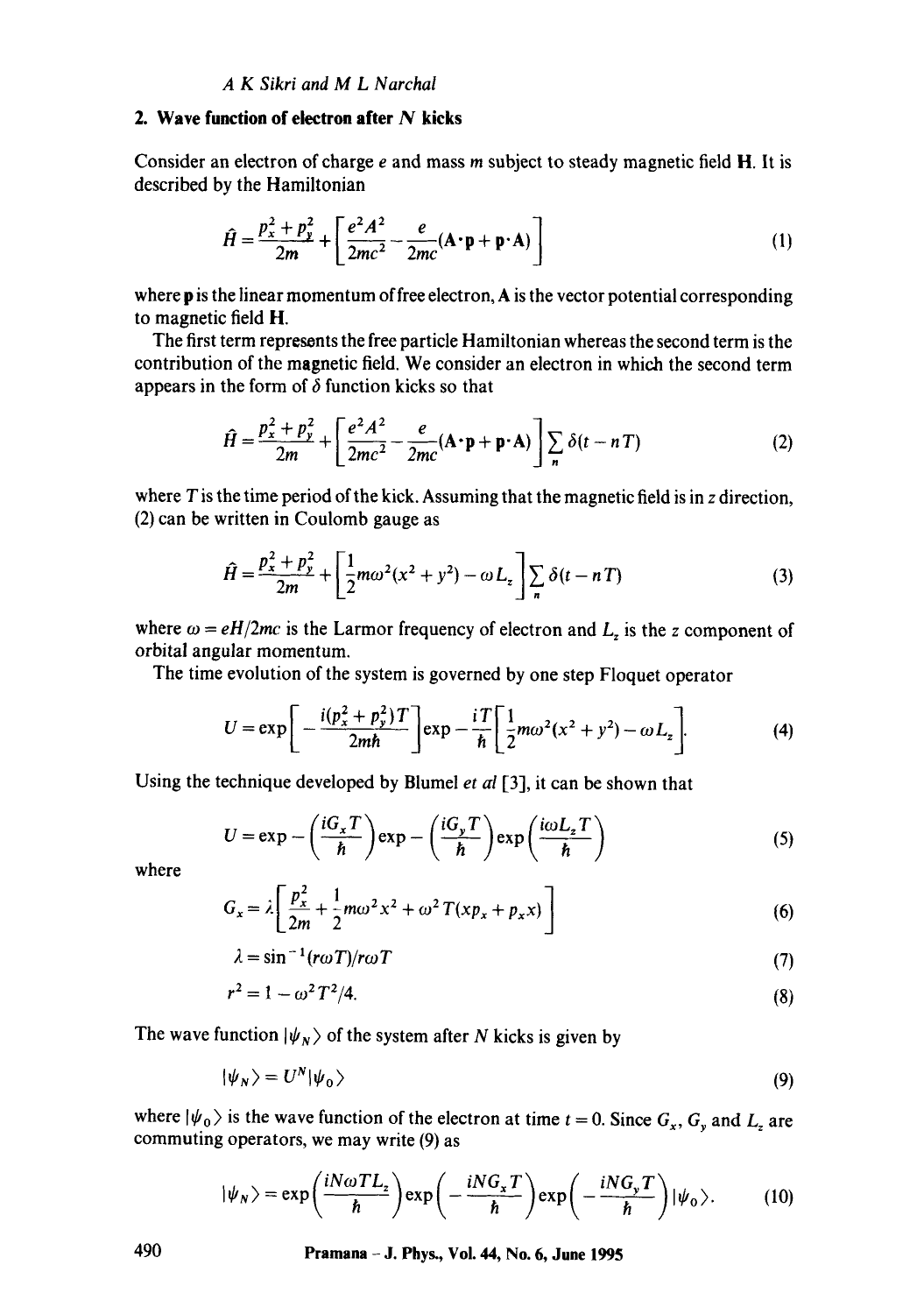It can be further written as

$$
|\psi_f\rangle = \exp\left(-\frac{iNG_xT}{\hbar}\right)\exp\left(-\frac{iNG_yT}{\hbar}\right)|\psi_0\rangle
$$
 (11)

where

$$
|\psi_f\rangle = \exp\left(-\frac{iN\omega T L_z}{\hbar}\right)|\psi_N\rangle
$$
 (12)

In the position representation  $(11)$  may be written as

$$
\psi_f(x, y) = \int_{-\infty}^{\infty} \int_{-\infty}^{\infty} K(x, y; x', y') \psi_0(x', y') dx' dy'
$$
 (13)

where

$$
K(x, y; x', y') = \left\langle x, y \left| \exp\left( -\frac{i N G_x T}{\hbar} \right) \exp\left( -\frac{i N G_y T}{\hbar} \right) \right| x', y' \right\rangle \tag{14}
$$

is the propagator for the system and contains all information about the system.

The matrix element on the right side of (14) can be easily evaluated using well-known techniques and it turns out to be

$$
K(x, y; x', y') = \left(\frac{m r \omega}{2\pi i \hbar \sin \eta}\right) \exp\left[\frac{-im r \omega}{2\hbar \sin \eta} (x^2 + y^2 + x'^2 + y'^2) \cos \eta - 2(xx' + yy')\right] \exp[i b(x^2 + y^2 - x'^2 - y'^2)] \tag{15}
$$

where

$$
b = m\omega^2 T/4\hbar, \tag{16}
$$

$$
\eta = N \sin^{-1} (r \omega T). \tag{17}
$$

We represent the free electron by two-dimensional wave packet of width  $\sigma$  at  $t = 0$  by

$$
\psi_0(x', y') = \frac{1}{(2\pi\sigma^2)^{1/2}} \exp\left[-\frac{(x'^2 + y'^2)}{4\sigma^2}\right] \exp[i(k_x x' + k_y y')] \tag{18}
$$

Using (18) and (15) in (13) and performing the integration in plane polar coordinates  $(\rho, \phi)$  we obtain

$$
\psi_f(\rho, \phi) = \left(-\frac{v}{2\pi\sigma^2}\right)^{\frac{1}{2}} \exp\left[-\frac{4\rho^2}{4\sigma^2}\right] \exp\left[-\frac{4\rho\sin\eta}{4br\sigma^2}(k_\rho\cos\phi + k_\phi\sin\phi)\right]
$$

$$
\times \exp\left[-\frac{k^2v\sin^2\eta}{16b^2r^2\sigma^2}\right] \exp\left[-if(\rho, \phi)\right] \tag{19}
$$

where

$$
v = r^2 \left[ \frac{\sin^2 \eta}{16b^2 \sigma^4} + \left( r \cos \eta + \frac{\omega T}{2} \sin \eta \right)^2 \right]^{-1}
$$
 (20)

$$
f(\rho, \phi) = bd\rho^2 - \frac{\rho va\sin\eta}{r}(k_\rho\cos\phi + k_\phi\sin\phi)
$$
  
+ 
$$
\tan^{-1}(4\sigma^2 ba) - k^2\nu\sin^2\eta/4br^2
$$
 (21)

**Pramana - J. Phys., Vol. 44, No. 6, June 1995 491**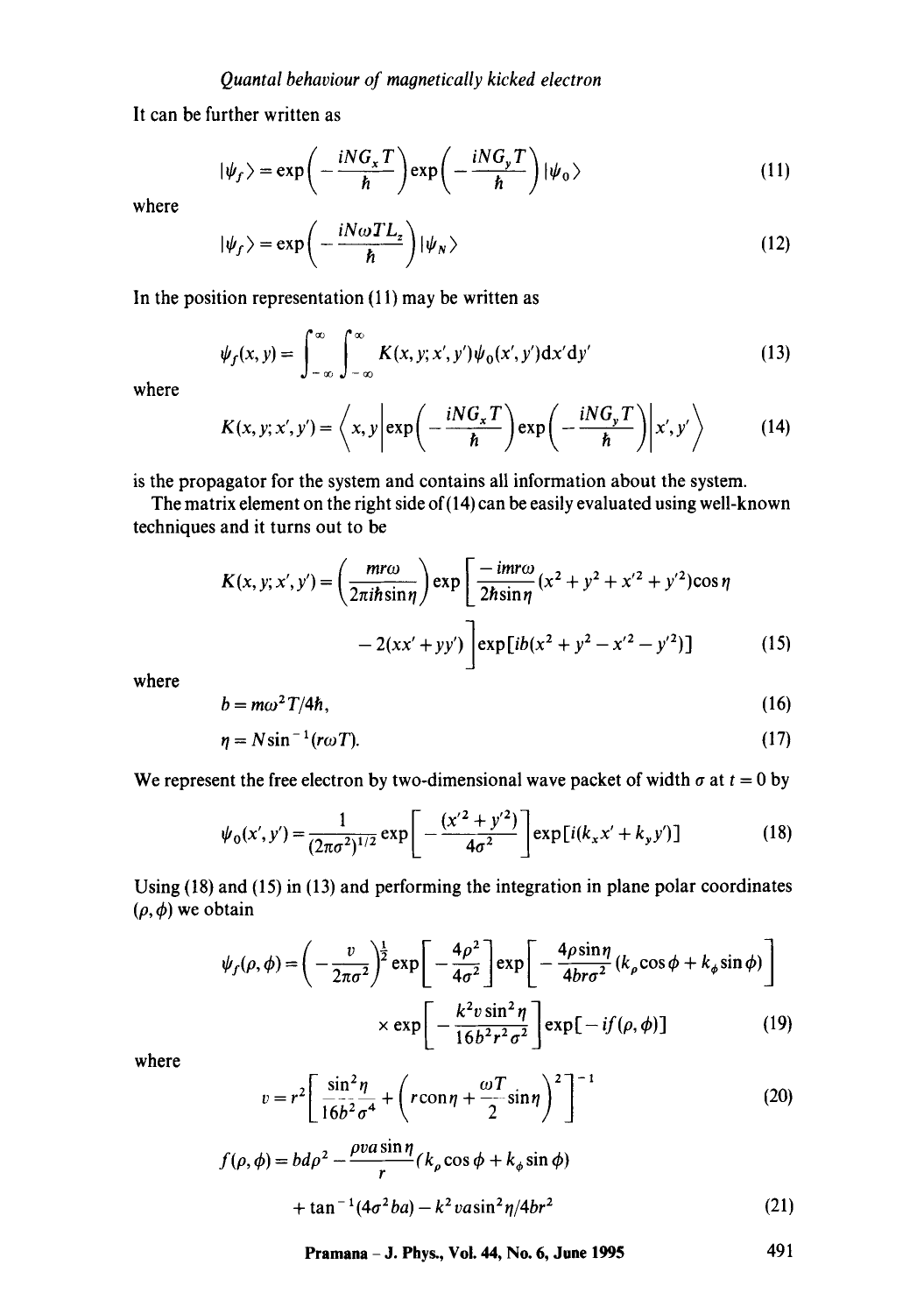#### *A K Sikri and M L Narchal*

**Table** 1. Variation of position vector of electron with kicks.

| n      |                        | $\pi/3$                 | $2\pi/3$                |                        |
|--------|------------------------|-------------------------|-------------------------|------------------------|
| $\rho$ | $1.54 \times 10^{-12}$ | $10.36 \times 10^{-31}$ | $10.36 \times 10^{-31}$ | $1.54 \times 10^{-12}$ |

$$
d = a(1 - v) - \omega T \tag{22}
$$

$$
a = r \cot \eta + \omega T/2. \tag{23}
$$

#### **3. Energyand position of electron after N kicks**

The energy of electron after  $N$  kicks is given by

$$
E_N = \langle \psi_f | \hat{H}_0 | \psi_f \rangle \tag{24}
$$

where

$$
\hat{H}_0 = \frac{p_x^2 + p_y^2}{2m} \tag{25}
$$

is free electron Hamiltonian.

Substituting the value of  $\hat{H}_0$  in (24) we obtain

$$
E_N = \frac{\hbar^2}{2m} \left[ \frac{v}{2\sigma^2} + \frac{4b^2 d^2 \sigma^2}{v} + \frac{2k^2 \sin^2 \eta}{r^2} (av + d)^2 \right].
$$
 (26)

For  $\omega T < 2$  the energy oscillates showing quantum recurrence whereas for  $\omega T > 2$ the energy grows exponentially with a time scale proportional to the kicking strength.

The position of the electron after  $N$  kicks is given by

$$
\langle \rho \rangle = \langle \psi_f | \rho | \psi_f \rangle. \tag{27}
$$

Using (19) it takes the form

$$
\langle \rho \rangle = \frac{\sqrt{\pi \sigma}}{(2v)^{1/2}} \exp\left(-\frac{k^2 v \sin^2 \eta}{8b^2 r^2 \sigma^2}\right) {}_1F_1\left(\frac{3}{2}, 1, -\frac{k^2 v \sin^2 \eta}{8b^2 r^2 \sigma^2}\right)
$$
 (28)

where  $_1F_1$  is the degenerate hypergeometric function.

Table 1 shows the numerical values of  $\rho$  corresponding to different values of  $\eta$  for  $\omega T = 1$ . It is clear that  $\rho$  is periodic with period  $\pi$ .

#### **4. Conclusions**

The behaviour of the electron kicked magnetically has been investigated using Floquet theory. The propagator of electron after  $N$  kicks has been explicitly evaluated and it has been utilized to calculate the wave function after  $N$  kicks in plane polar coordinates. This wave function has been further used to find the energy and position vector of the electron.

It has been found that time evolution of electron is determined by the product of Larmor frequency  $\omega$  and time period T of the kick. The energy of electron oscillates